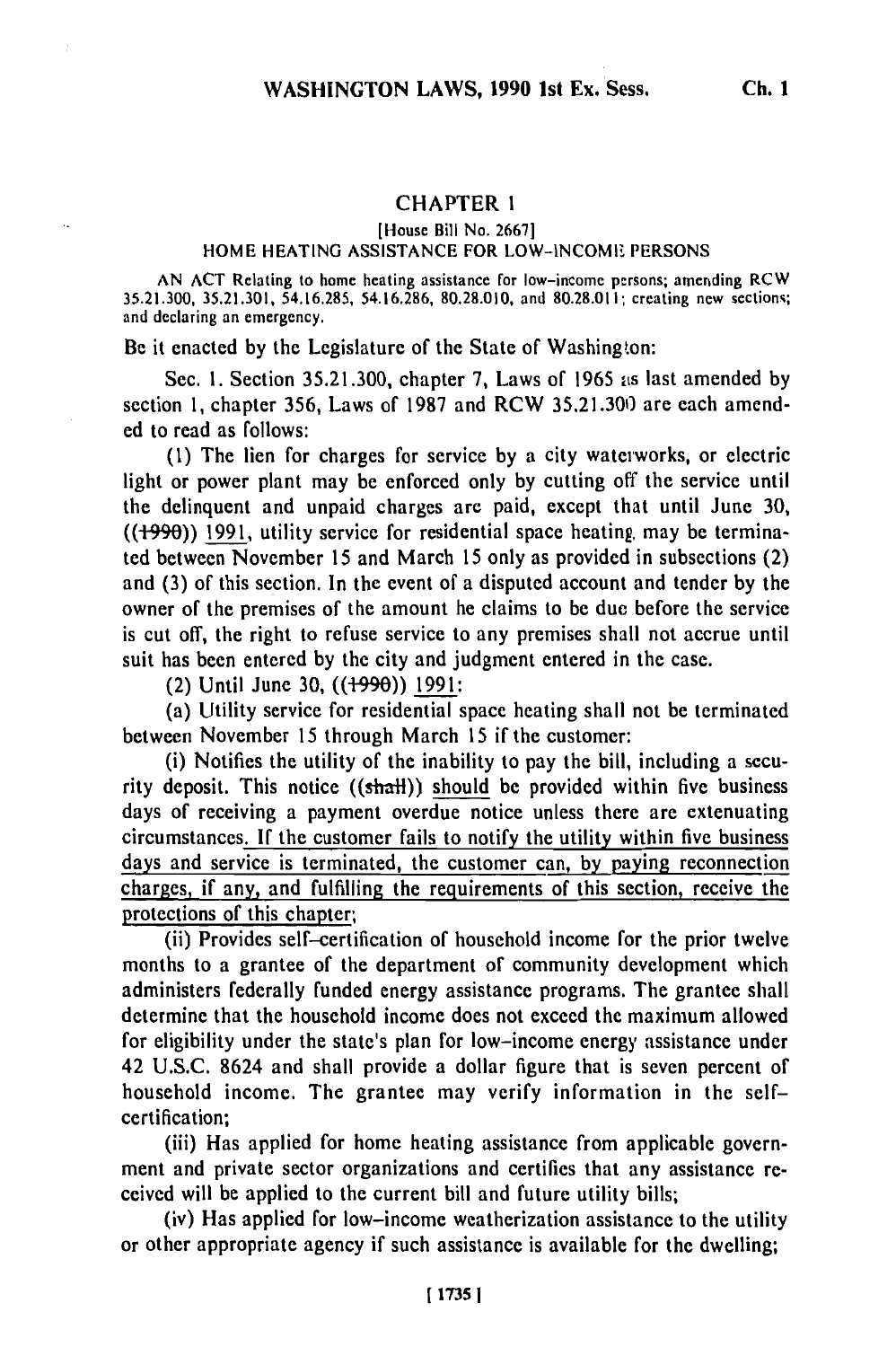#### WASHINGTON LAWS, **1990 Ist** Ex. Sess. **Ch. I**

(v) Agrees to a payment plan and agrees to maintain the payment plan. The plan will be designed both to pay the past due bill by the following October 15 and to pay for continued utility service. If the past due bill is not paid by the following October 15, the customer shall not be eligible for protections under this chapter until the past due bill is paid. The plan shall not require monthly payments in excess of seven percent of the customer's monthly income plus one-twelfth of any arrearage accrued from the date application is made and thereafter during November 15 through March 15. A customer may agree to pay a higher percentage during this period, but shall not be in default unless payment during this period is less than seven percent of monthly income plus one-twelfth of any arrearage accrued from the date application is made and thereafter. If assistance payments are received by the customer subsequent to implementation of the plan, the customer shall contact the utility to reformulate the plan; and

(vi) Agrees to pay the moneys owed even if he or she moves.

(b) The utility shall:

(i) Include in any notice that an account is delinquent and that service may be subject to termination, a description of the customer's duties in this section;

(ii) Assist the customer in fulfilling the requirements under this section;

(iii) Be authorized to transfer an account to a new residence when a customer who has established a plan under this section moves from one residence to another within the same utility service area;  $((and))$ 

(iv) Be permitted to disconnect service if the customer fails to honor the payment program. Utilities may continue to disconnect service for those practices authorized by law other than for nonpayment as provided for in this section. Customers who qualify for payment plans under this section who default on their payment plans and are disconnected can be reconnected and maintain the protections afforded under this chapter by paying reconnection charges, if any, and by paying all amounts that would have been due and owing under the terms of the applicable payment plan, absent default, on the date on which service is reconnected; and

(v) Advise the customer in writing at the time it disconnects service that it will restore service if the customer contacts the utility and fulfills the other requirements of this section.

(3) All municipal utilities shall offer residential customers the option of a budget billing or equal payment plan. The budget billing or equal payment plan shall be offered low-income customers eligible under the state's plan for low-income energy assistance prepared in accordance with 42 U.S.C. 8624(C)(1) without limiting availability to certain months of the year, without regard to the length of time the customer has occupied the premises, and without regard to whether the customer is the tenant or owner of the premises occupied.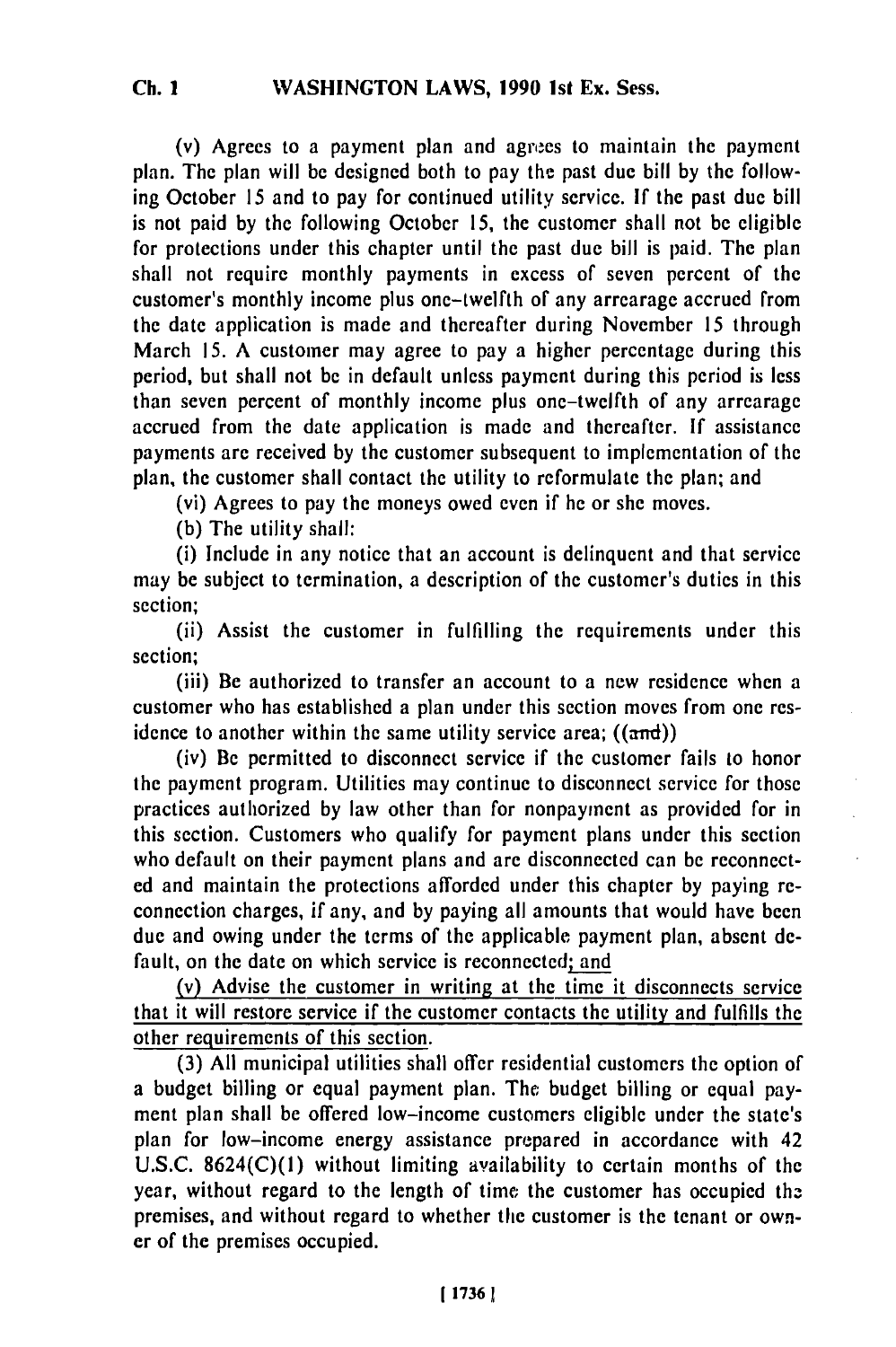(4) An agreement between the customer and the utility, whether oral or written, shall not waive the protections afforded under this chapter.

Sec. 2. Section 5, chapter 251, Laws of 1984 as amended by section 2, chapter 245, Laws of 1986 and RCW 35.21.301 are each amended to read as follows:

Until ((+990)) 1991, cities and towns distributing electricity shall report ((annually)) by September 30 of each year to the legislature for utilities subject to its jurisdiction: **(1)** The extent to which chapter 245, Laws of 1986 benefits low income persons, and (2) the costs and benefits to other customers.

This section shall expire June 30,  $((1990))$  1991.

Sec. 3. Section 2, chapter 251, Laws of 1984 as last amended by section 3, chapter 245, Laws of 1986 and RCW 54.16.285 are each amended to read as follows:

(1) A district providing utility service for residential space heating shall not terminate such utility service between November 15 through March 15 if the customer:

(a) Notifies the utility of the inability to pay the bill, including a security deposit. This notice  $((shall))$  should be provided within five business days of receiving a payment overdue notice unless there are extenuating circumstances. If the customer fails to notify the utility within five business days and service is terminated, the customer can, **by** paying reconnection charges, if any, and fulfilling the requirements of this section, receive the protections of this chapter;

(b) Provides self-certification of household income for the prior twelve months to a grantee of the department of community development which administers federally funded energy assistance programs. The grantee shall determine that the household income does not exceed the maximum allowed for eligibility under the state's plan for low-income energy assistance under 42 U.S.C. 8624 and shall provide a dollar figure that is seven percent of household income. The grantee may verify information provided in the selfcertification;

(c) Has applied for home heating assistance from applicable government and private sector organizations and certifies that any assistance received will be applied to the current bill and future utility bills;

(d) Has applied for low-income weatherization assistance to the utility or other appropriate agency if such assistance is available for the dwelling;

(e) Agrees to a payment plan and agrees to maintain the payment plan. The plan will be designed both to pay the past due bill by the following October 15 and to pay for continued utility service. If the past due bill is not paid by the following October 15, the customer shall not be eligible for protections under this chapter until the past due bill is paid. The plan shall not require monthly payments in excess of seven percent of the customer's monthly income plus one-twelfth of any arrearage accrued from

**Ch. I**

 $\begin{array}{c} \hline \end{array}$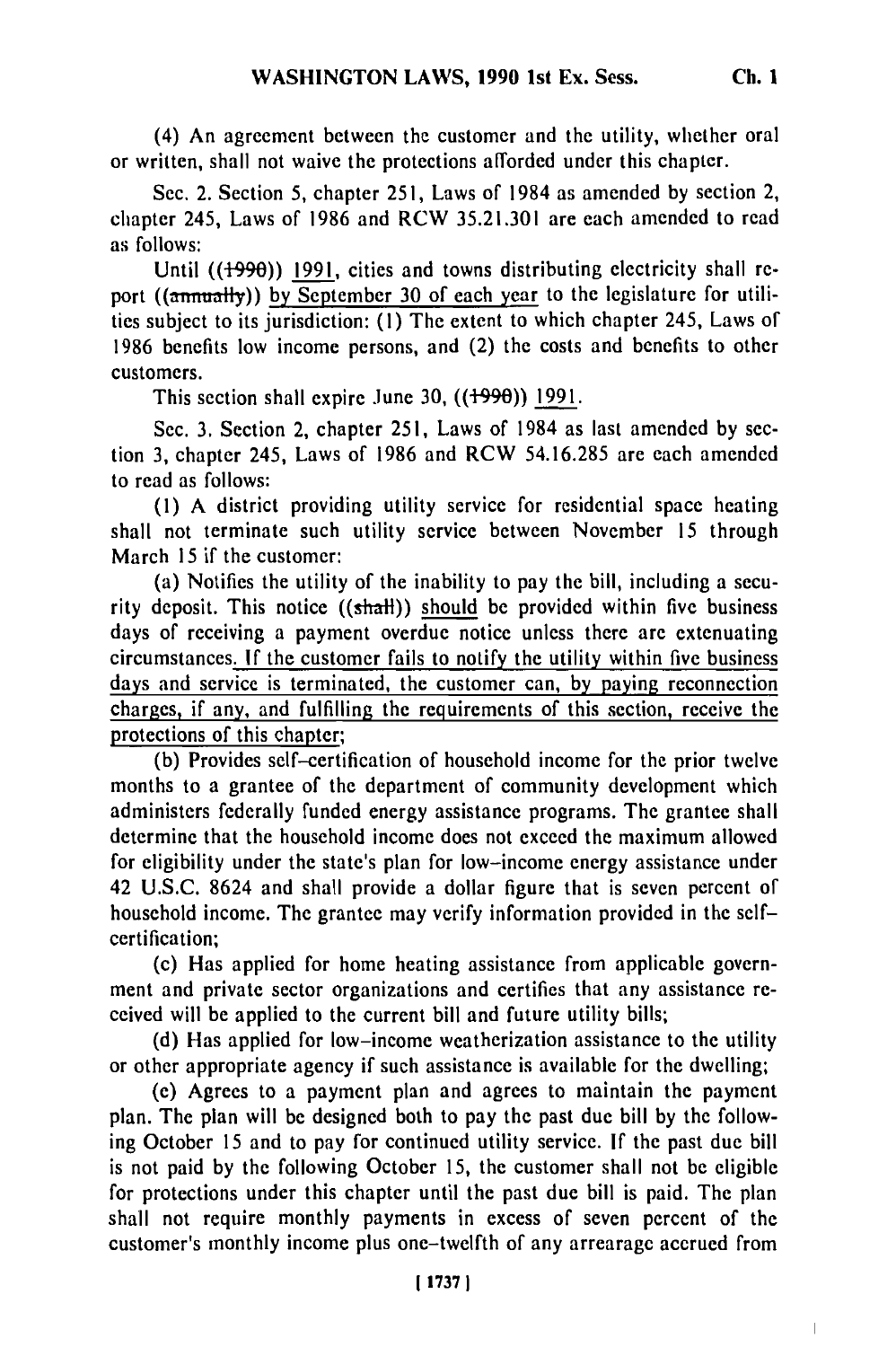the date application is made and thereafter during November 15 through March 15. A customer may agree to pay a higher percentage during this period, but shall not be in default unless payment during this period is less than seven percent of monthly income plus one-twelfth of any arrearage accrued from the date application is made and thereafter. If assistance payments are received by the customer subsequent to implementation of the plan, the customer shall contact the utility to reformulate the plan; and

(f) Agrees to pay the moneys owed even if he or she moves.

(2) The utility shall:

(a) Include in any notice that an account is delinquent and that service may be subject to termination, a description of the customer's duties in this section;

(b) Assist the customer in fulfilling the requirements under this section;

(c) Be authorized to transfer an account to a new residence when a customer who has established a plan under this section moves from one residence to another within the same utility service area;  $((and))$ 

(d) Be permitted to disconnect service if the customer fails to honor the payment program. Utilities may continue to disconnect service for those practices authorized by law other than for nonpayment as provided for in this section. Customers who qualify for payment plans under this section who default on their payment plans and are disconnected can be reconnected and maintain the protections afforded under this chapter by paying reconnection charges, if any, and by paying all amounts that would have been due and owing under the terms of the applicable payment plan, absent default, on the date on which service is reconnected; and

(e) Advise the customer in writing at the time it disconnects service that it will restore service if the customer contacts the utility and fulfills the other requirements of this section.

(3) All districts providing utility service for residential space heating shall offer residential customers the option of a budget billing or equal payment plan. The budget billing or equal payment plan shall be offered lowincome customers eligible under the state's plan for low-income energy assistance prepared in accordance with 42 U.S.C. 8624(C)(1) without limiting availability to certain months of the year, without regard to the length of time the customer has occupied the premises, and without regard to whether the customer is the tenant or owner of the premises occupied.

(4) An agreement between the customer and the utility, whether oral or written, shall not waive the protections afforded under this chapter.

(5) This section shall expire June 30,  $((1990))$  1991.

Sec. 4. Section 6, chapter 251, Laws of 1984 as amended by section 4, chapter 245, Laws of 1986 and RCW 54.16.286 are each amended to read as follows:

Until ( $(1990)$ ) 1991, districts distributing electricity shall report ( $(3\pi$ mually)) by September 30 of each year to the legislature: (1) The extent to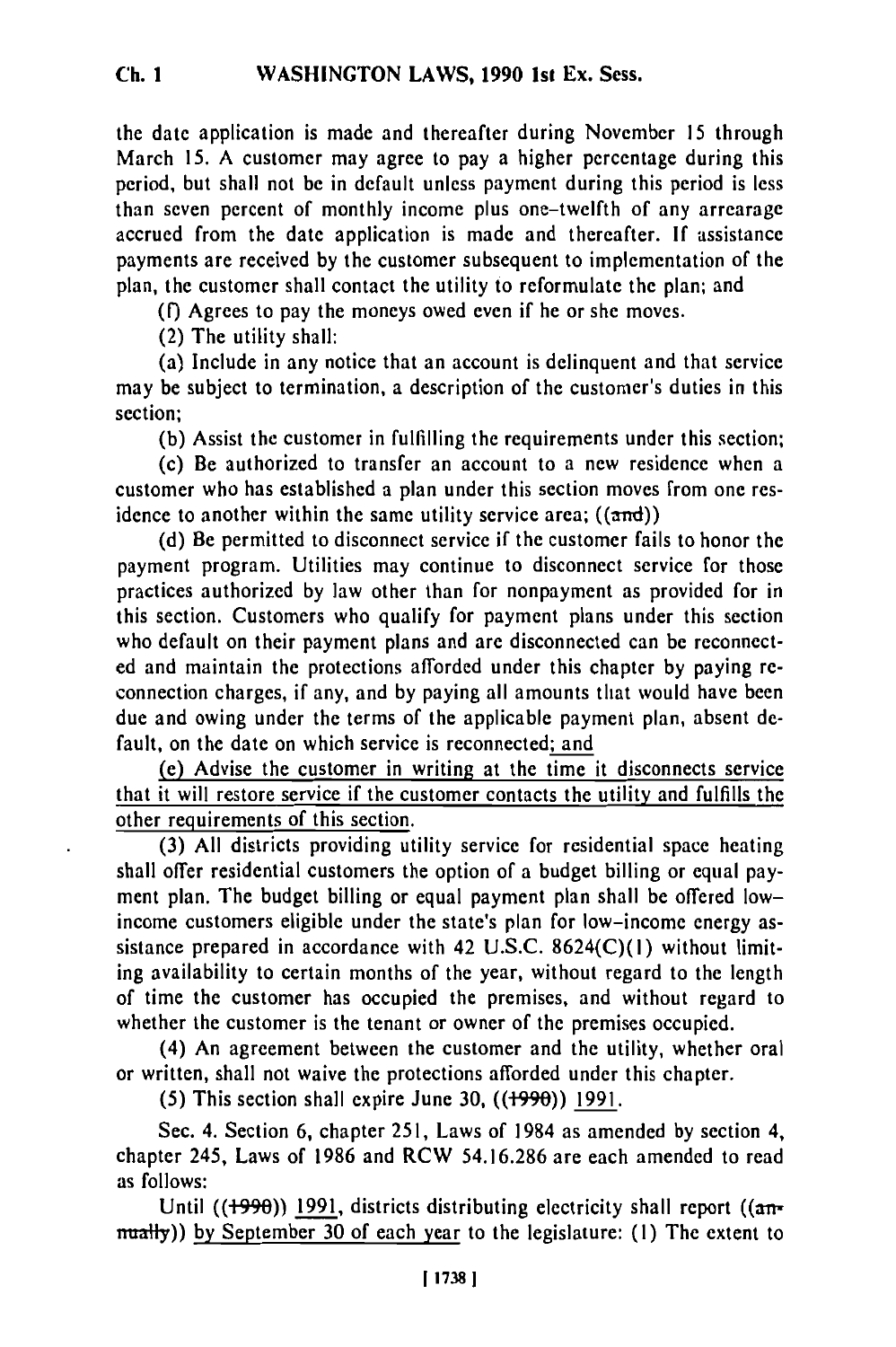which chapter 245, Laws of **1926** benefits low income persons, and (2) the costs and benefits to other customers.

This section shall expire June 30,  $((1990))$  1991.

Sec. 5. Section 80.28.010, chapter 14, Laws of 1961 as last amended by section 5, chapter 245, Laws of 1986 and RCW 80.28.010 are each amended to read as follows:

**(1)** All charges made, demanded or received by any gas company, electrical company or water company for gas, electricity or water, or for any service rendered or to be rendered in connection therewith, shall be just, fair, reasonable and sufficient.

(2) Every gas company, electrical company and water company shall furnish and supply such service, instrumentalities and facilities as shall be safe, adequate and efficient, and in all respects just and reasonable.

(3) All rules and regulations issued by any gas company, electrical company or water company, affecting or pertaining to the sale or distribution of its product, shall be just and reasonable.

(4) Until June **30, ((+990))** 1991:

(a) Utility service for residential space heating shall not be terminated between Novcmber 15 through March 15 if the customer:

(i) Notifies the utility of the inability to pay the bill, including a security deposit. This notice  $((shall))$  should be provided within five business days of receiving a payment overdue notice unless there are extenuating circumstances. If the customer fails to notify the utility within five business days and service is terminated, the customer can, **by** paying reconnection charges, if any, and fulfilling the requirements of this section, receive the protections of this chapter;

(ii) Provides self-certification of household income for the prior twelve months to a grantee of the department of community development which administers federally funded energy assistance programs. The grantee shall determine that the household income does not exceed the maximum allowed for eligibility under the state's plan for low-income energy assistance under 42 U.S.C. 8624 and shall provide a dollar figure that is seven percent of household income. The grantee may verify information provided in the selfcertification;

(iii) Has applied for home heating assistance from applicable government and private sector organizations and certifies that any assistance received will be applied to the current bill and future utility bills;

(iv) Has applied for low-income weatherization assistance to the utility or other appropriate agency if such assistance is available for the dwelling;

(v) Agrees to a payment plan and agrees to maintain the payment plan. The plan will be designed both to pay the past due bill by the following October 15 and to pay for continued utility service. If the past due bill is not paid by the following October 15, the customer shall not be eligible for protections under this chapter until the past due bill is paid. The plan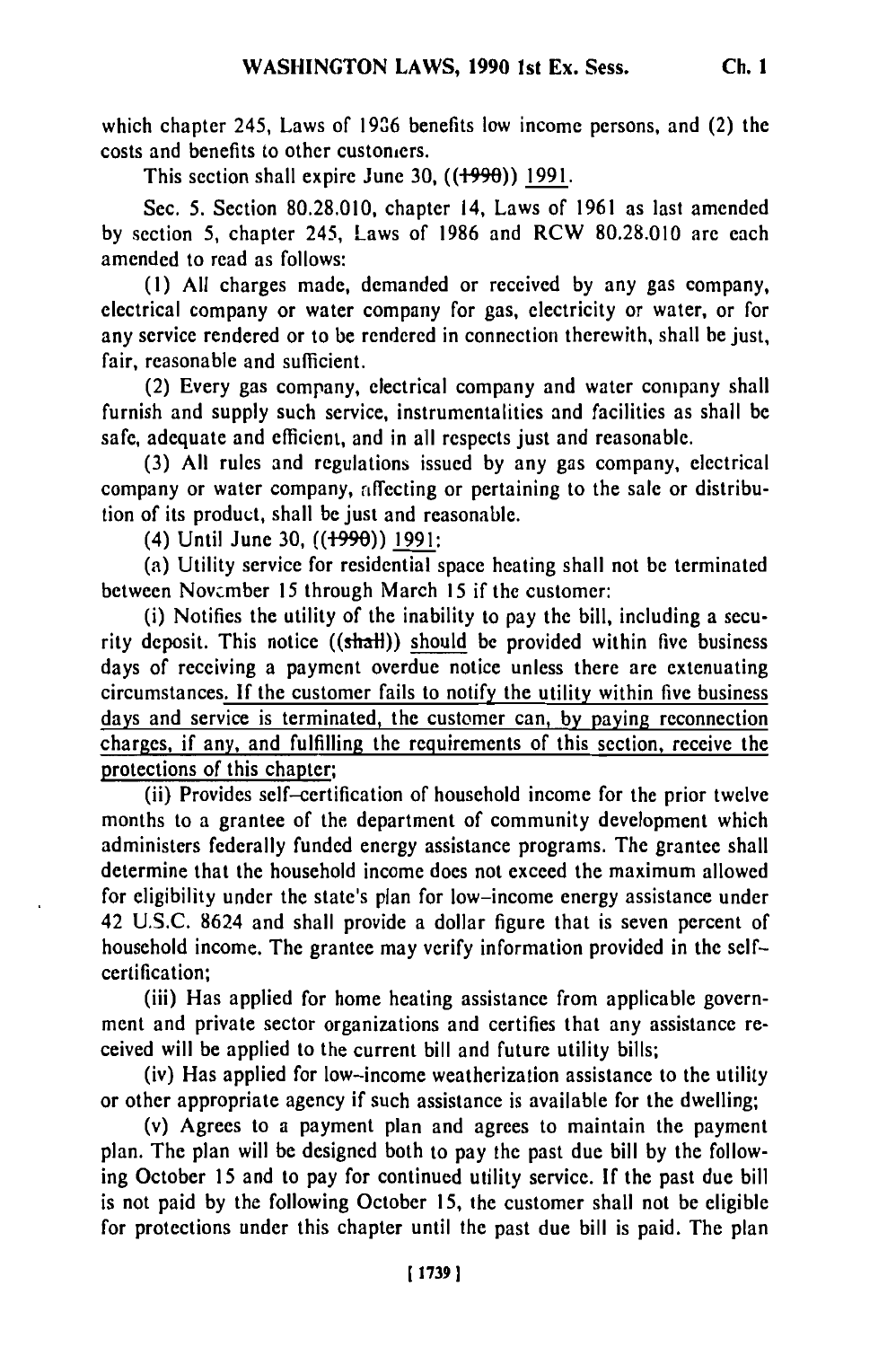shall not require monthly payments in excess of seven percent of the customer's monthly income plus one-twelfth of any arrearage accrued from the date application is made and thereafter during November 15 through March 15. A customer may agree to pay a higher percentage during this period, but shall not be in default unless payment during this period is less than seven percent of monthly income plus one-twelfth of any arrearage accrued from the date application is made and thereafter. If assistance payments are received by the customer subsequent to implementation of the plan, the customer shall contact the utility to reformulate the plan; and

(vi) Agrees to pay the moneys owed even if he or she moves.

(b) The utility shall:

(i) Include in any notice that an account is delinquent and that service may be subject to termination, a description of the customer's duties in this section;

(ii) Assist the customer in fulfilling the requirements under this section;

(iii) Be authorized to transfer an account to a new residence when a customer who has established a plan under this section moves from one residence to another within the same utility service area;  $((and))$ 

(iv) Be permitted to disconnect service if the customer fails to honor the payment program. Utilities may continue to disconnect service for those practices authorized by law other than for nonpayment as provided for in this subsection. Customers who qualify for payment plans under this section who default on their payment plans and are disconnected can be reconnected and maintain the protections afforded under this chapter by paying reconnection charges, if any, and by paying all amounts that would have been due and owing under the terms of the applicable payment plan, absent default, on the date on which service is reconnected; and

(v) Advise the customer in writing at the time it disconnects service that it will restore service if the customer contacts the utility and fulfills the other requirements of this section.

(c) A payment plan implemented under this section is consistent with RCW 80.28.080.

(5) Every gas company and electrical company shall offer residential customers the option of a budget billing or equal payment plan. The budget billing or equal payment plan shall be offered low-income customers eligible under the state's plan for low-income energy assistance prepared in accordance with 42 U.S.C.  $8624(C)(1)$  without limiting availability to certain months of the year, without regard to the length of time the customer has occupied the premises, and without regard to whether the customer is the tenant or owner of the premises occupied.

(6) Every gas company, electrical company and water company shall construct and maintain such facilities in connection with the manufacture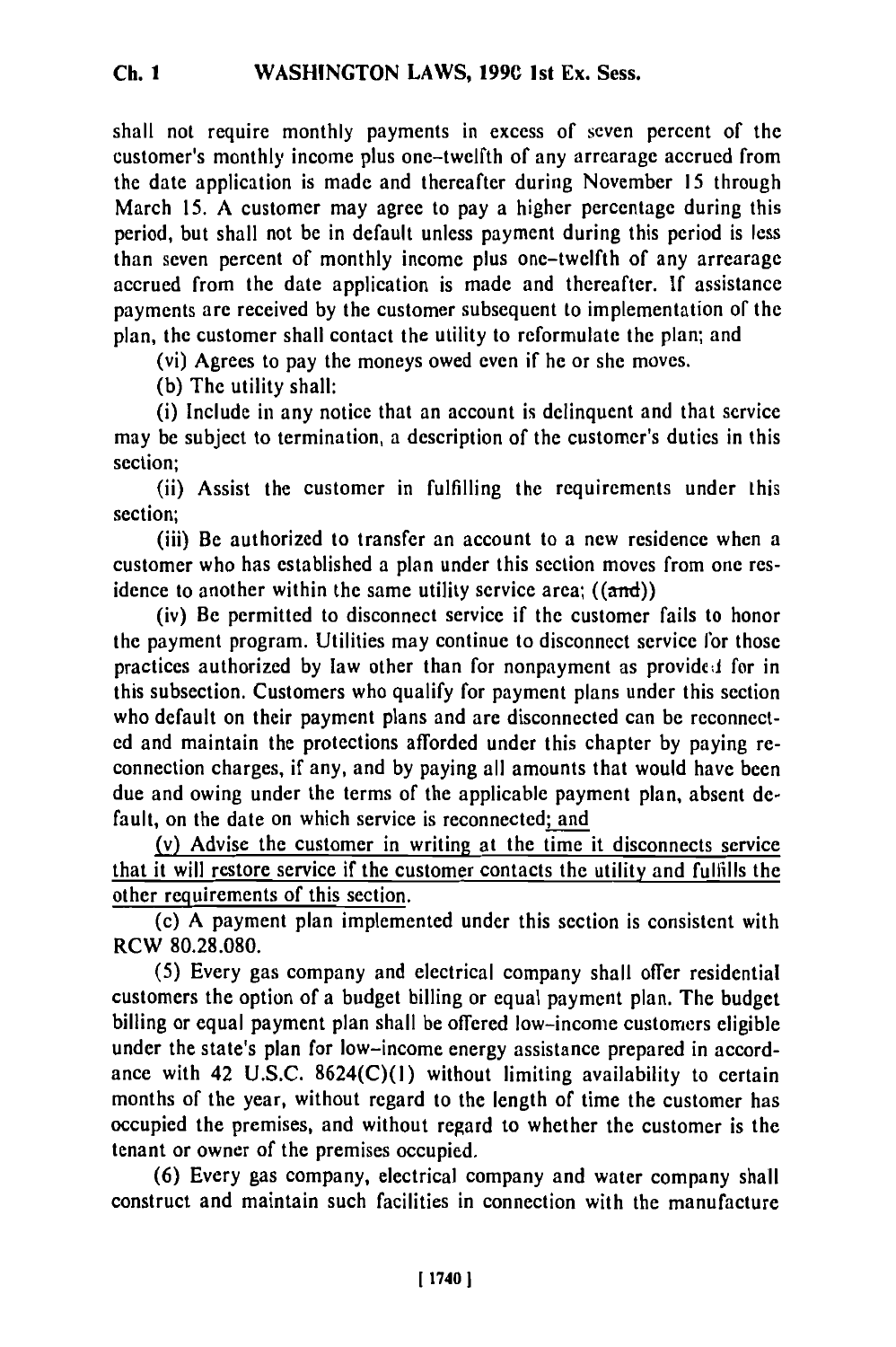**Ch. I**

and distribution of its product as will be efficient and safe to its employees and the public.

(7) An agreement between the customer and the utility, whether oral or written, shall not waive the protections afforded under this chapter.

Sec. 6. Section 7, chapter 251, Laws of 1984 as amended by section 6, chapter 245, Laws of 1986 and RCW 80.28.011 are each amended to read as follows:

Until  $((1990))$  1991, the Washington utilities and transportation commission shall report  $\overline{(\text{ammually})}$  by September 30 of each year to the legislature for utilities subject to its jurisdiction: **(I)** The extent to which chapter 245, Laws of 1986 benefits low income persons, and (2) the costs and benefits to other customers. ((The commission shall also review its policies and the policies of gas and electric utilities under its jurisdiction on involuntary termination of gas or electric utility service, discontinuance of service, and **un-**<br>responsibility for delinquent accounts, for all residential customers and undertake good faith efforts to adopt policies which apply to all residential **customers in a similar fashion to minimize uncollectible customer billings** and to encourage customer-payments of prior service obligations in a man**her** consistent with applicable state and federal law. This review shall be completed and a report on the review supplied to the energy and utilities **committees of the legislature by January 1, 1987.)** 

This section shall expire June 30, ((1990)) 1991.

NEW SECTION. Sec. 7. The legislature finds that the number of low-income persons unable to afford adequate home heating is growing while government programs for low-income home heating and weatherization are diminishing. The legislature further finds that current government programs are inadequate in content or scope to meet low-income home heating needs and, therefore, there is a need to study the subject broadly to devise workable and sufficient programs for heating low-income households.

NEW SECTION. Sec. 8. The energy and utilities committees of the senate and the house of representatives shall review information and data on current low-income home heating programs and alternative models, both in this state and elsewhere, and analyze the effectiveness of such programs. In their review, the committees shall consider a range of policies, programs, and factors, including conservation of energy resources and utility incentives for conservation investments as they apply to low-income households and providing for a reasonable means for utilities to obtain payment for services delivered, the diminishing availability of federal and state resources allocated for low-income home heating and weatherization, consideration of methods to provide weatherization and space heating efficiency improvements to low-income homes not heated by electricity or natural gas, financial assistance programs, alternative forms of payment plans, modification